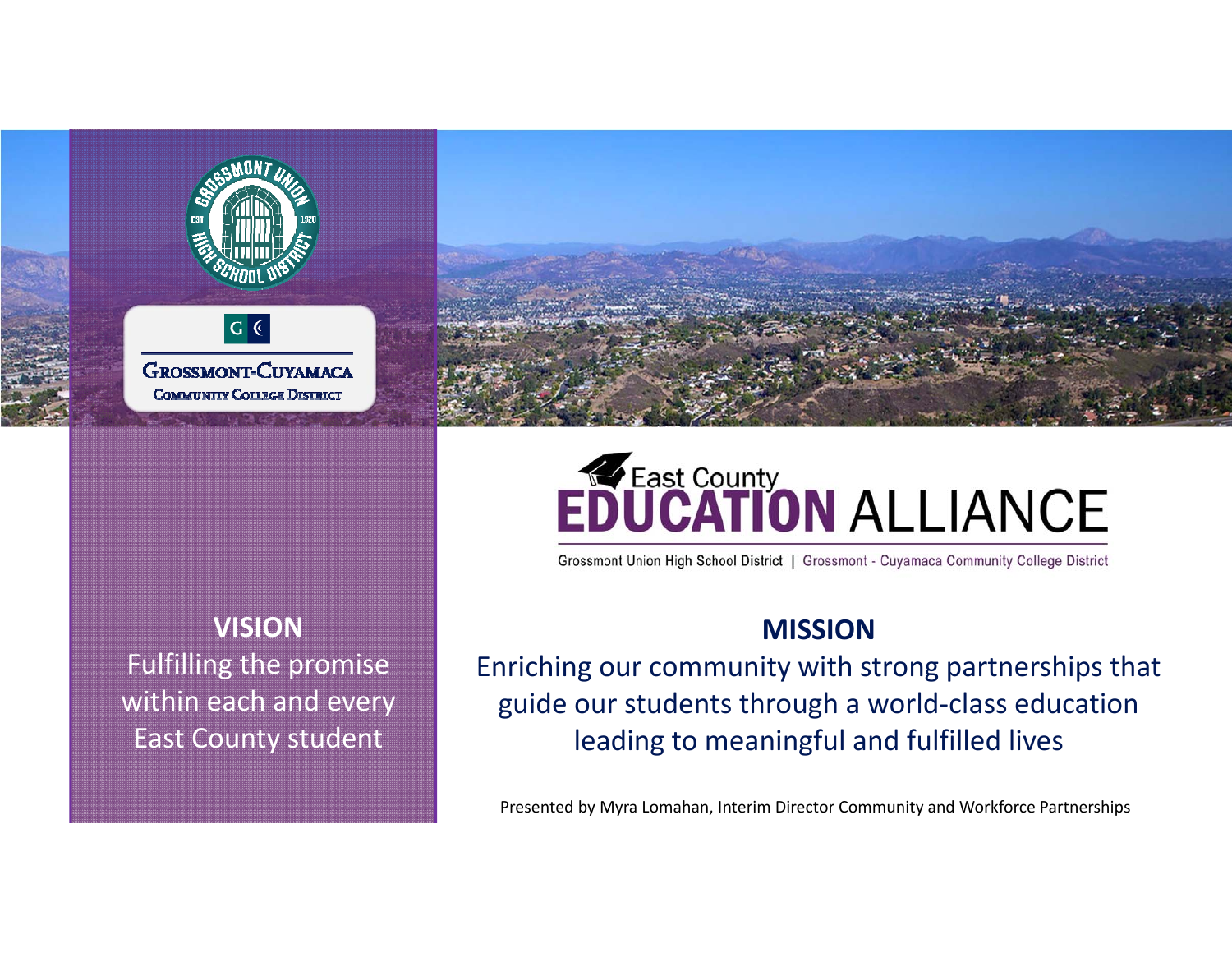## EAST COUNTY EDUCATION ALLIANCE GOALS

INSPIRE STUDENTS TO FOCUS ON COLLEGE AND CAREERS #1





FOSTER COLLABORATION BETWEEN OUR DISTRICTS TO PROVIDE A SEAMLESS TRANSITION FROM HIGH SCHOOL TO COLLEGE

#2

IMPROVE COLLEGE COMPLETION #3 RATES AND PREPARE STUDENTS FOR AN EVER-EVOLVING WORKFORCE

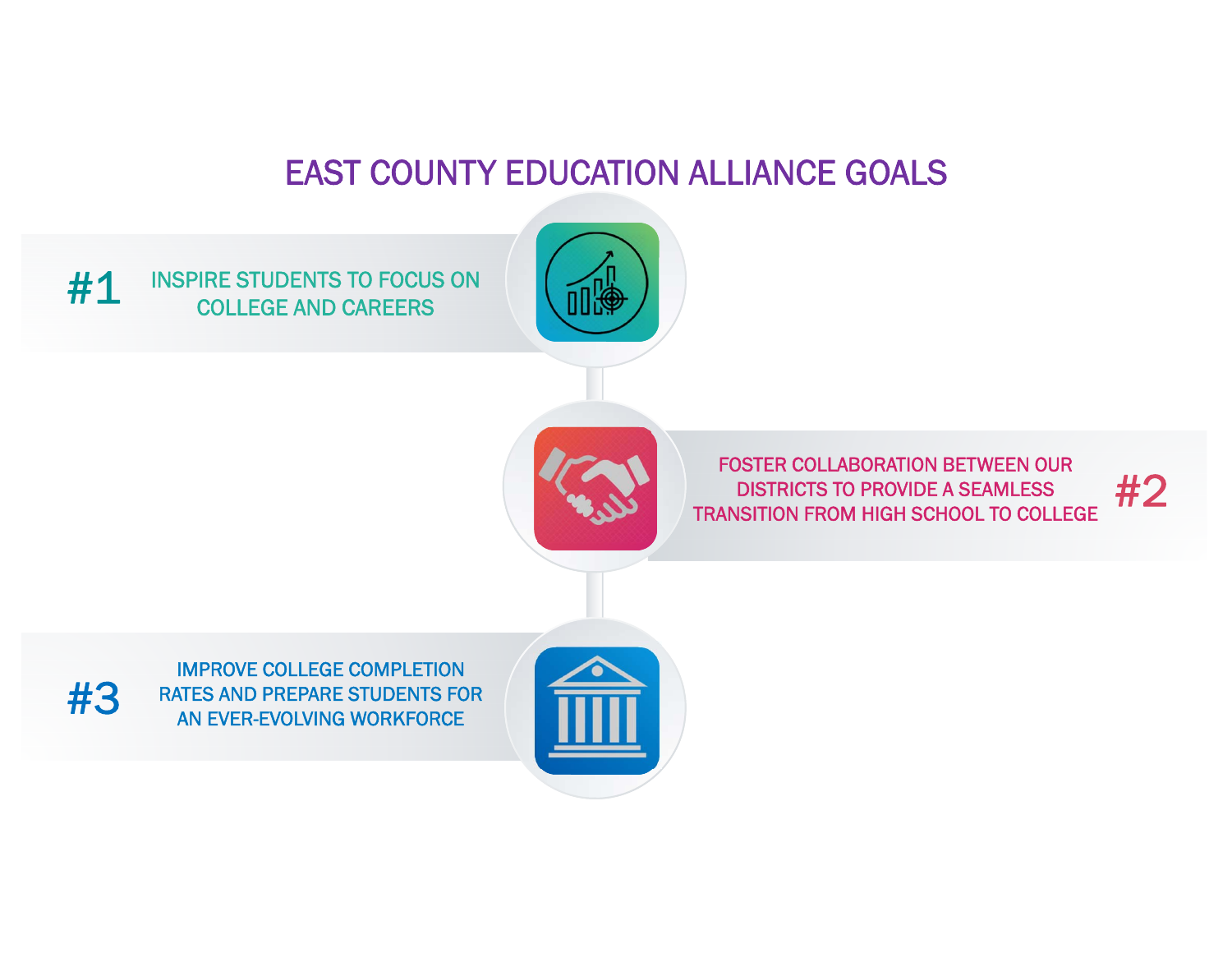

*Books, supplies, parking permit, and other student fees are not included.*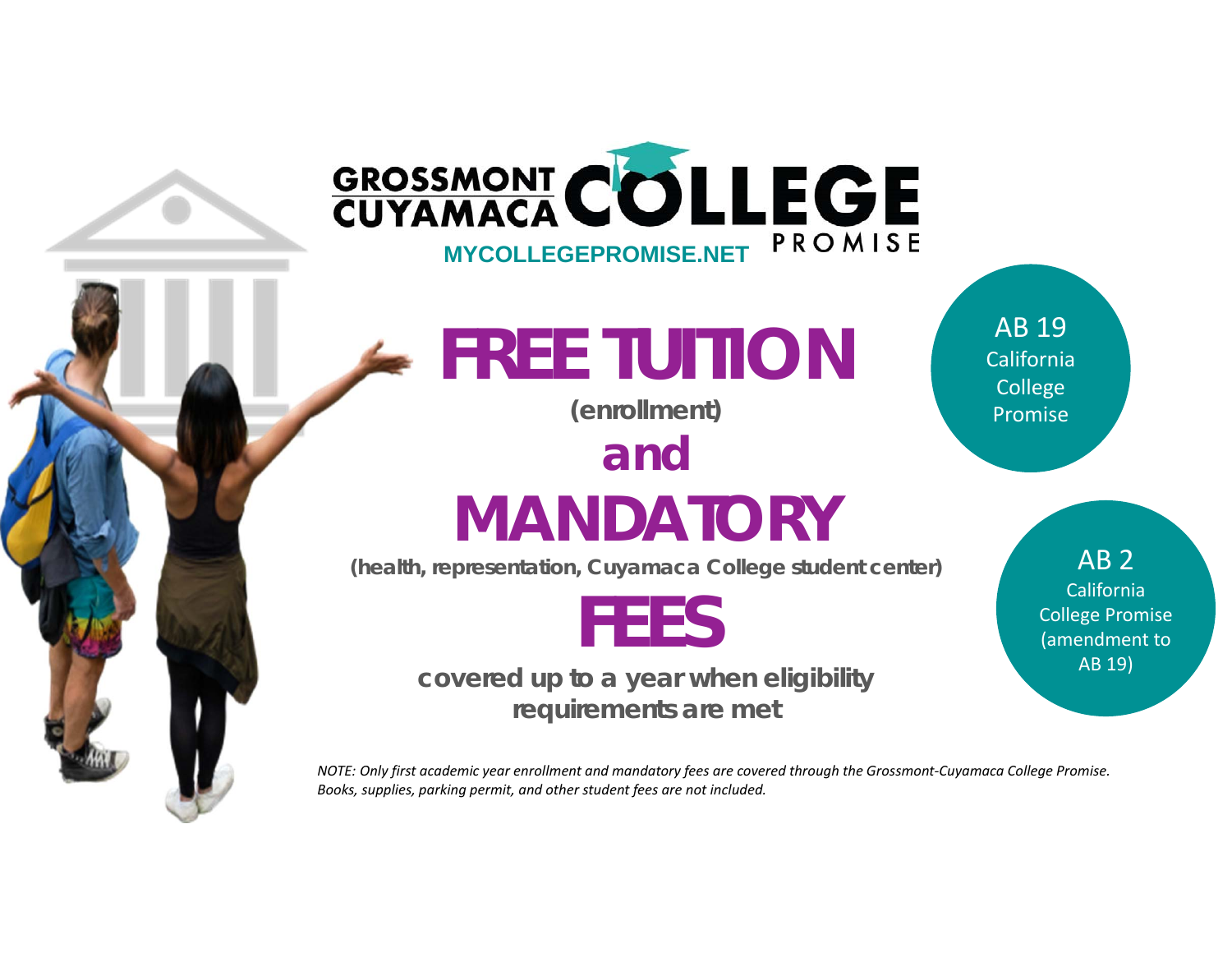

**733Fall PromiseScholars**



**FIRST-TIME COLLEGE STUDENT(California Resident or AB540 eligible)**



**ONBOARDING PROCESSApplication, Orientation, Assessment, & Education plan**



**PROMISE PLEDGE**



**ATTEND FULL-TIME(at least 12 credit units per semester)**



**FAFSA or CA DREAM ACT APPLICATION**



**MAINTAIN A 2.0 GPA**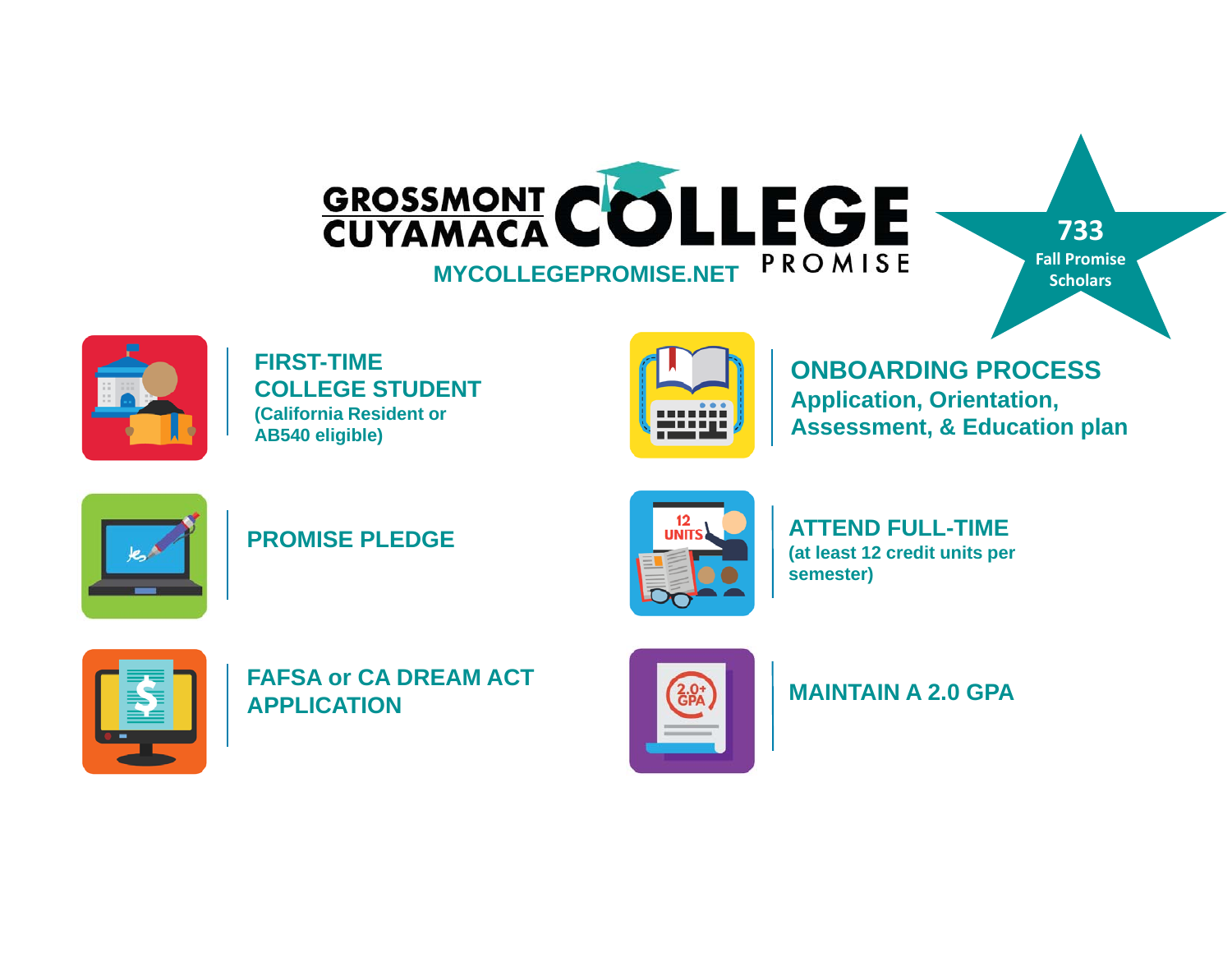## PROMISE GRANT VS PROGRAM



## PROMISE PROGRAM

- $\bullet$ Open to first-time, full-time students
- •Does not require financial need
- •Must attend full-time
- $\bullet$  Must sign a pledge and complete other requirements
- • Enrollment fees and mandatory fees covered

#### **GROSSMONT-CUYAMACACOLLEGE PROMISE PROGRAM**



- Formerly known as the Board of Governors (BOG) fee waiver
- Open to eligible students who demonstrate financial need
- Does not require full-time status
- Waives tuition (enrollment) fees

#### **CALIFORNIA COLLEGE PROMISE GRANT**